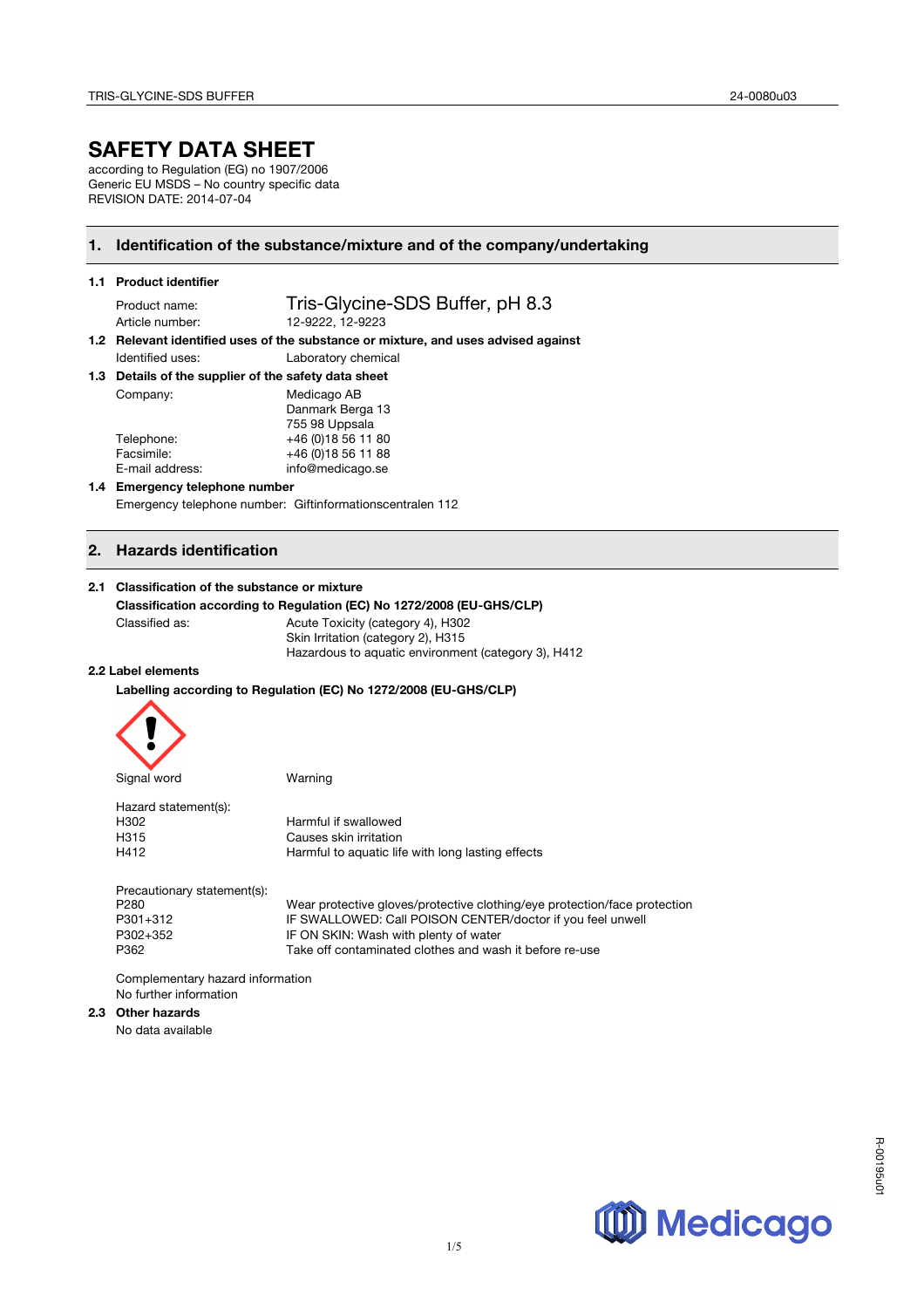#### **3. Composition/information on ingredients**

#### **3.2 Mixtures**

| <b>Substance</b> | CAS-no.       | EC-no.    | Index-no.                | Weight % | <b>Classification according to</b><br>constitution (EG) no 1272/2008<br>(CLP) |
|------------------|---------------|-----------|--------------------------|----------|-------------------------------------------------------------------------------|
| Glycine          | $56 - 40 - 6$ | 200-272-2 | $\overline{\phantom{a}}$ | 70-80%   | Not classified                                                                |
| <b>Tris</b>      | $77 - 86 - 1$ | 201-064-4 | $\overline{\phantom{a}}$ | 15-20%   | Not classified                                                                |
| <b>SDS</b>       | 151-21-3      | 205-788-1 | $\overline{\phantom{a}}$ | $< 9\%$  | Acute Tox. 4; H302<br><b>Skin Irrit 2; H315</b><br>Aquatic Chronic 3; H412    |

For the full text of the H-Statements in this section, see Section 16.

#### **4. First aid measures**

#### **4.1 Description of first aid measures**

| If swallowed            | Rinse mouth with water, never give anything by mouth to an unconscious person; get medical<br>attention                              |
|-------------------------|--------------------------------------------------------------------------------------------------------------------------------------|
| If inhaled              | Move to fresh air; if person is not breathing, give artificial respiration; get medical attention                                    |
| In case of skin contact | Wash off with soap and plenty of water; remove contaminated clothes; get medical attention                                           |
| In case of eye contact  | Wash immediately with plenty of water for at least 15 min; remove contact lenses if present and<br>easy-to-do; get medical attention |
| General advice          | Get medical attention, show this data sheet to the doctor in attendance                                                              |
|                         |                                                                                                                                      |

#### **4.2 Most important symptoms and effects, both acute and delayed**  No data available

**4.3 Indication of any immediate medical attention and special treatment needed** No data available

### **5. Firefighting measures**

#### **5.1 Extinguishing media**

Suitable extinguishing media: water spray, fog, foam, dry chemical powder, carbon dioxide

#### **5.2 Special hazards arising from the substance or mixture**

Carbon oxides, sodium oxides

### **5.3 Advice for fire fighters**

Wear self-contained breathing apparatus for firefighting, if necessary

**5.4 Further information** No further information

#### **6. Accidental release measures**

**6.1 Personal precautions, protective equipment and emergency procedures** Avoid dust formation; avoid breathing dust; wear lab coat, safety goggles, suitable protection gloves and boots; wash hands before and after use; wash contaminated clothes before re-use

#### **6.2 Environmental precautions**

Do not let product enter drains, surface water or groundwater

#### **6.3 Methods and material for containment and cleaning up**

Sweep/shovel up spilled material into a suitable waste disposal container; keep container tightly closed for disposal; finish cleaning by spreading water over the contaminated area and ventilate the room

2/5

#### **6.4 Reference to other sections**

For disposal: see section 13

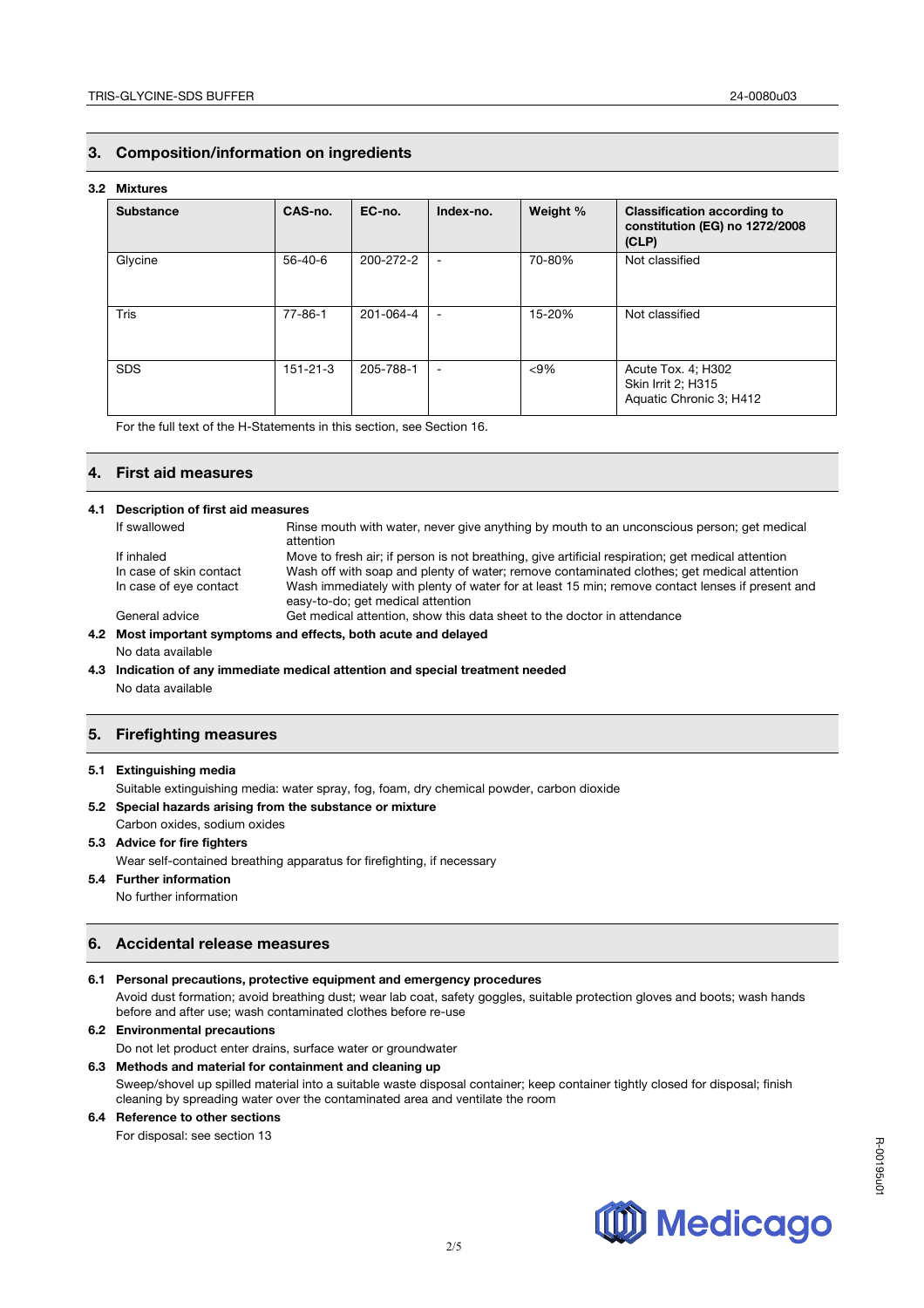### **7. Handling and storage**

#### **7.1 Precautions for safe handling**

- Avoid dust formation; assure adequate ventilation where dust if formed; avoid contact with skin and eyes **7.2 Conditions for safe storage, including any incompatibilities**
- Store in a closed container in a dry, cool and well-ventilated area

### **7.3 Specific end use(s)**

No data available

#### **8. Exposure controls/personal protection**

#### **8.1 Control parameters**

No data available

#### **8.2 Exposure controls**

#### **Appropriate engineering controls**

Use general hygiene procedures; use process enclosures, local exhaust ventilation, or other engineering controls to keep airborne levels below recommended exposure limits; if user operations generate dust, fume, or mist, use ventilation to keep exposure to airborne contaminants below the exposure limit

#### **Personal protective equipment**

| Eye/face protection    | Wear safety goggles (EN 166)                                                                   |
|------------------------|------------------------------------------------------------------------------------------------|
| Skin protection        | Use proper lab gloves; gloves must be inspected prior to use                                   |
| <b>Body Protection</b> | Wear lab coat or other impervious clothes; type of protection equipment must be selected       |
|                        | according to the concentration and amount of the dangerous substance at the specific workplace |
| Respiratory protection | If necessary use dust respirator tested and approved under appropriate government standards    |
|                        | such as NIOSH (USA) or CEN (EU)                                                                |

#### **9. Physical and chemical properties**

#### **9.1 Information on basic physical and chemical properties**

| Appearance                                   | solid, white powder |
|----------------------------------------------|---------------------|
| Odour                                        | no data available   |
| Odour threshold                              | no data available   |
| рH                                           | 8.3 at 25°C         |
| Melting point/ freezing point                | no data available   |
| Initial boiling point and boiling range      | no data available   |
| Flash point                                  | no data available   |
| Evaporation rate                             | no data available   |
| Flammability (Solid, gas)                    | no data available   |
| Upper/lower flammability or explosive limits | no data available   |
| Vapour pressure                              | no data available   |
| Vapour density                               | no data available   |
| Relative density                             | no data available   |
| Water solubility                             | soluble             |
| Partition coefficient: n-octanol/water       | no data available   |
| Auto-ignition temperature                    | no data available   |
| Decomposition temperature                    | no data available   |
| Viscosity                                    | no data available   |
| <b>Explosive properties</b>                  | no data available   |
| Oxidizing properties                         | no data available   |
| 9.2 Other information                        |                     |
| No further information                       |                     |

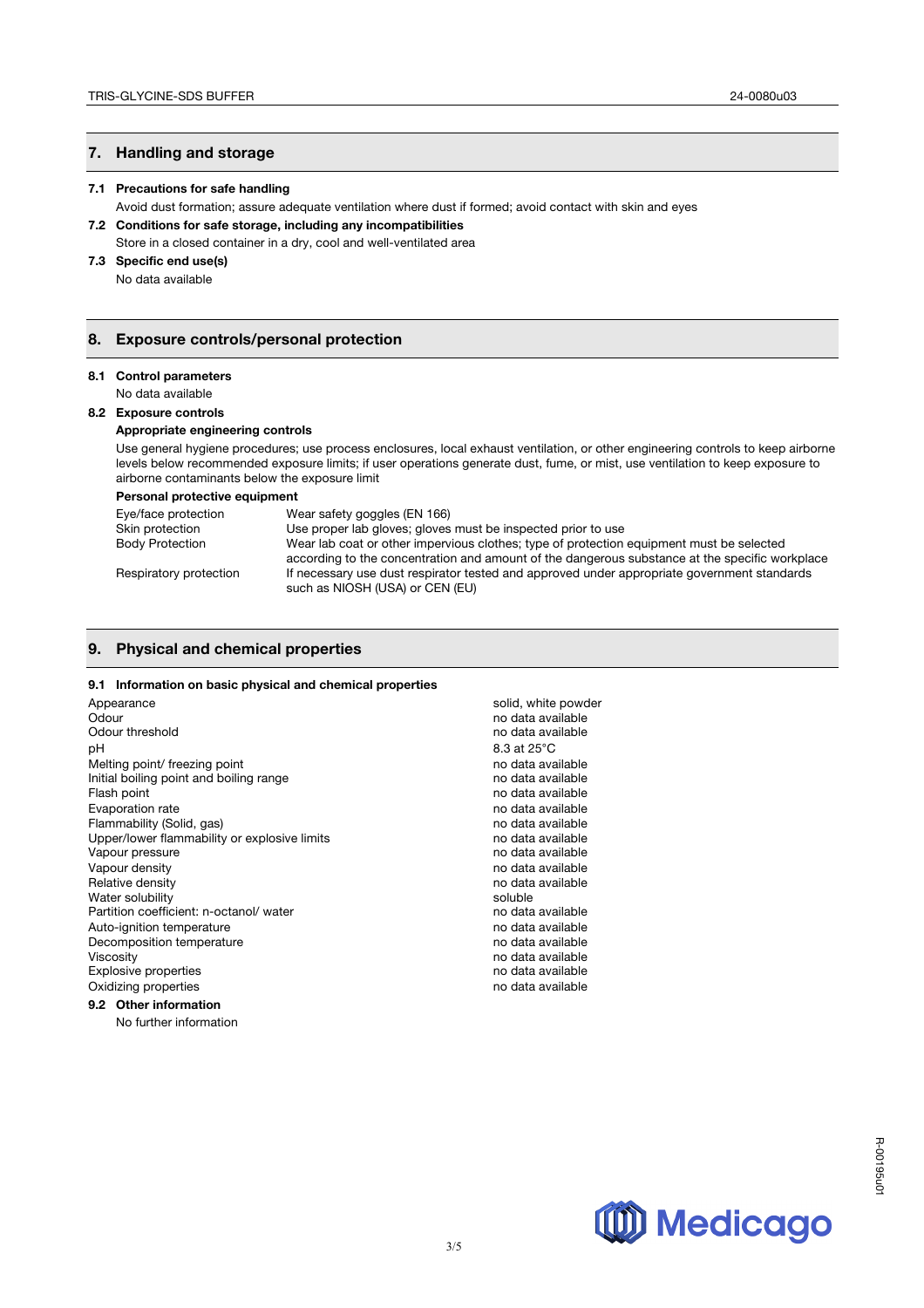### **10. Stability and Reactivity**

#### **10.1 Reactivity**

No data available

### **10.2 Chemical stability**

Stable under recommended storage conditions **10.3 Possibility of hazardous reactions**  No data available **10.4 Conditions to avoid**  Exposure to heat, flames and sparks

### **10.5 Incompatible materials**  Strong oxidizing agents, reducing agents, metals, alkalis **10.6 Hazardous decomposition products**

In case of fire: carbon oxides, sodium oxides

### **11. Toxicological information**

#### **11.1 Information on toxicological effects**

#### **11.1.2 Mixtures**

| .L MIAWI GJ                                        |                                        |  |  |
|----------------------------------------------------|----------------------------------------|--|--|
| <b>Acute toxicity</b>                              |                                        |  |  |
| No data available                                  |                                        |  |  |
| <b>Skin corrosion/irritation</b>                   |                                        |  |  |
| No data available                                  |                                        |  |  |
| Serious eye damage/ eye irritation                 |                                        |  |  |
| No data available                                  |                                        |  |  |
| Respiratory or skin sensitization                  |                                        |  |  |
| No data available                                  |                                        |  |  |
| Germ cell mutagenicity                             |                                        |  |  |
| No data available                                  |                                        |  |  |
| Carcinogenicity                                    |                                        |  |  |
| No data available                                  |                                        |  |  |
| <b>Reproductive toxicity</b>                       |                                        |  |  |
| No data available                                  |                                        |  |  |
| Specific target organ toxicity - single exposure   |                                        |  |  |
| No data available                                  |                                        |  |  |
| Specific target organ toxicity – repeated exposure |                                        |  |  |
| No data available                                  |                                        |  |  |
| <b>Aspiration hazard</b>                           |                                        |  |  |
| No data available                                  |                                        |  |  |
| <b>Potential health effects</b>                    |                                        |  |  |
| Inhalation                                         | May cause respiratory tract irritation |  |  |
| Ingestion                                          | Harmful if swallowed                   |  |  |
| Skin                                               | Cause skin irritation                  |  |  |
| Eyes                                               | May cause eye irritation               |  |  |

### **12. Ecological information**

#### **12.1 Toxicity**

No data available

- **12.2 Persistence and degradability** No data available
- **12.3 Bioaccumulative potential**

### No data available

### **12.4 Mobility in soil**

No data available

(Continued on page 5)

4/5